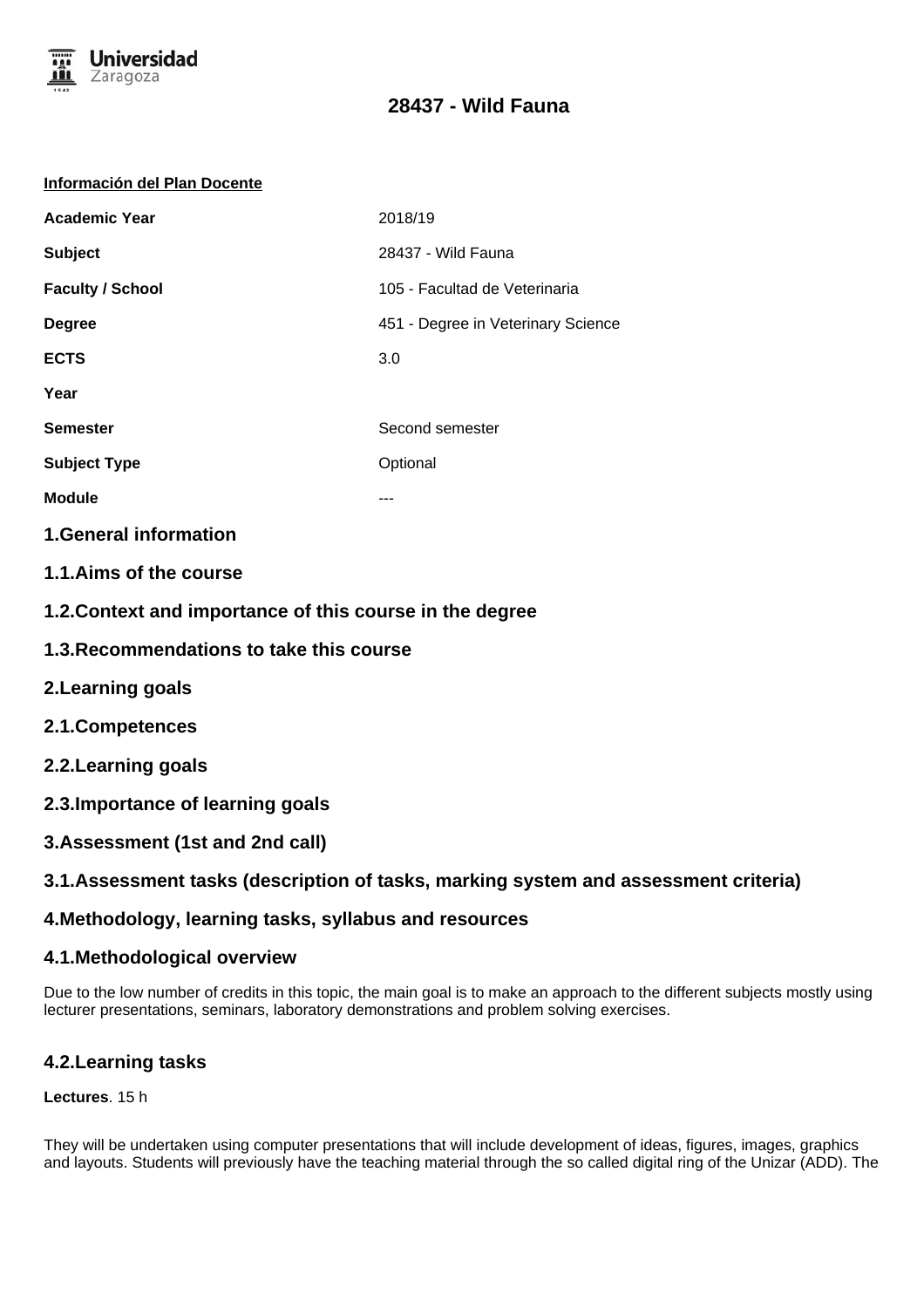

# **28437 - Wild Fauna**

participation of students in posing questions or discussion of issues of particular relevance will be encouraged.

#### Developing skills

Skill in handling concepts. Ability to integrate ideas. Ability to relate concepts. Development of critical thinking . Ability to understand the field of veterinary professional performance in the recovery, conservation and maintenance of wild species. Ability to analyze information from different sources. Ability to consult bibliography.

#### **Demonstrations**. 15 h

#### **Laboratory demonstrations and problem solving exercises** (6 h)

They will include post mortem examination of wild animal or solving exercises under teacher supervision.

#### **Seminars** (4 h)

Two seminars will be performed, topics to be defined in each academic year.

#### **External visits** (5 h)

Two visits are programmed: (i) to the "La Alfranca Wildlife Recovery Center" and the "Los Sotos y Galachos del Ebro Nature Reserve" and (ii) to the Zaragoza's aquarium.

#### **4.3.Syllabus**

#### **Lectures**

Topic 1-2: Definition / history and legal framework

Topic 3-4: Wildlife conservation strategies

Topic 5: Game management

Topic 6-8: Medicine and surgery